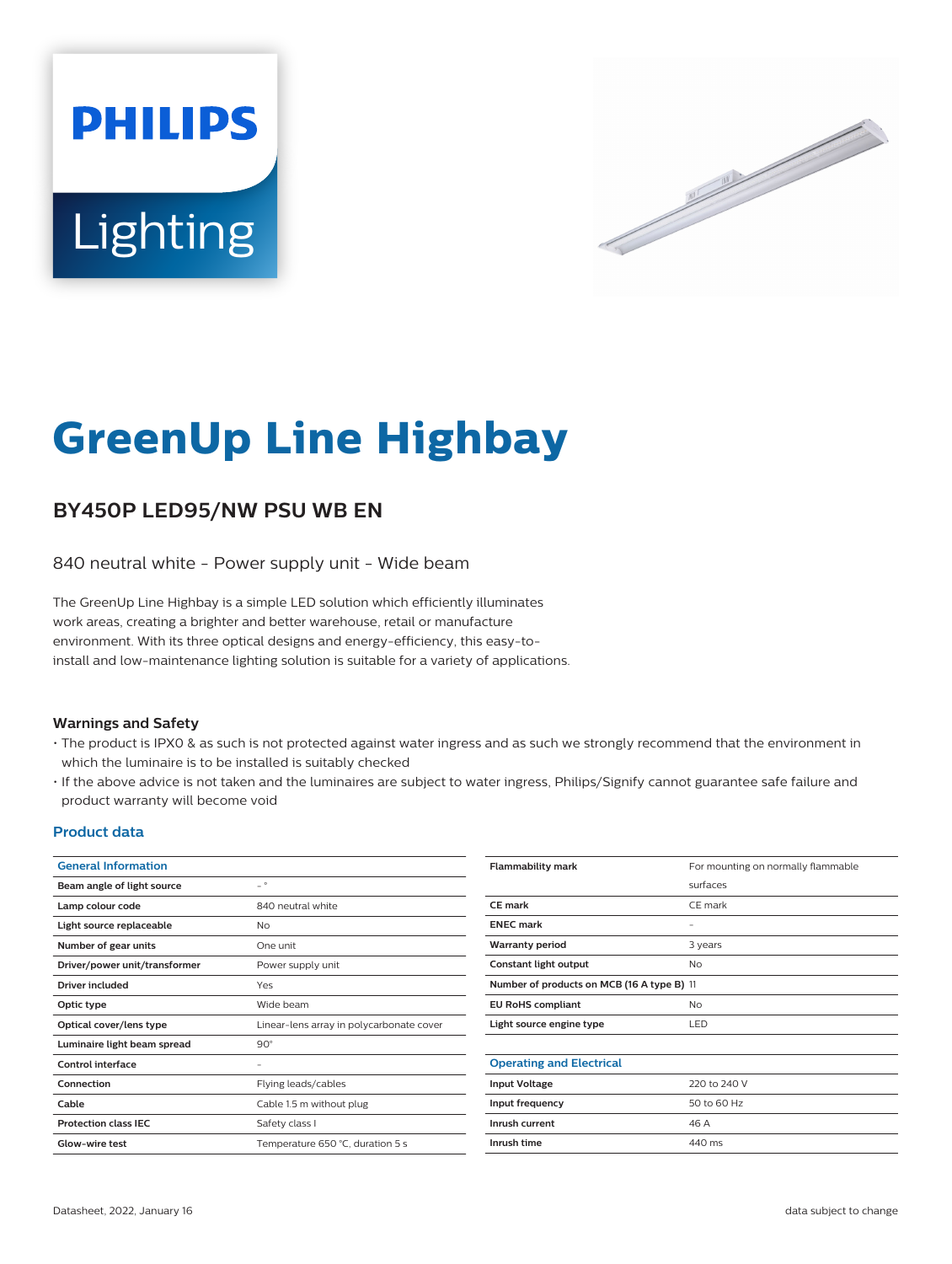### **GreenUp Line Highbay**

| Power factor (min.)                        | 0.95                     | Initial chromaticity                         | (0.38.0.38)SDCM<5         |
|--------------------------------------------|--------------------------|----------------------------------------------|---------------------------|
|                                            |                          | Initial input power                          | 80 W                      |
| <b>Controls and Dimming</b>                |                          | Power consumption tolerance                  | $+/-10%$                  |
| <b>Dimmable</b>                            | No                       |                                              |                           |
|                                            |                          | <b>Over Time Performance (IEC Compliant)</b> |                           |
| <b>Mechanical and Housing</b>              |                          | Median useful life L70B50                    | 50000h                    |
| <b>Housing material</b>                    | Extruded aluminium       | Median useful life L80B50                    | 40000h                    |
| <b>Reflector material</b>                  |                          | Median useful life L90B50                    | 30000h                    |
| Optic material                             | Polycarbonate            |                                              |                           |
| Optical cover/lens material                | Polycarbonate            | <b>Application Conditions</b>                |                           |
| <b>Fixation material</b>                   |                          | Ambient temperature range                    | $-20$ to $+45$ °C         |
| Optical cover/lens finish                  | Clear                    | Maximum dimming level                        | Not applicable            |
| Overall length                             | 918 mm                   | Suitable for random switching                | <b>No</b>                 |
| <b>Overall width</b>                       | 125 mm                   |                                              |                           |
| Colour                                     | Aluminium and White      | <b>Product Data</b>                          |                           |
|                                            |                          | Full product code                            | 911401530851              |
| <b>Approval and Application</b>            |                          | Order product name                           | BY450P LED95/NW PSU WB EN |
| Ingress protection code                    | IP20 [ Finger-protected] | Order code                                   | 911401530851              |
| Mech. impact protection code               | IK03 [ 0.3 J]            | SAP numerator - quantity per pack            | $\mathbf{1}$              |
|                                            |                          | Numerator - packs per outer box              | 2                         |
| <b>Initial Performance (IEC Compliant)</b> |                          | <b>SAP material</b>                          | 911401530851              |
| Initial luminous flux (system flux)        | 9500 lm                  | SAP net weight (piece)                       | 1.999 kg                  |
| <b>Luminous flux tolerance</b>             | $+/-10%$                 |                                              |                           |
| Initial LED luminaire efficacy             | 119 lm/W                 |                                              |                           |
| Lamp colour temperature                    | 4000 K                   | $\sqrt{5}$<br>650°C                          |                           |
| <b>Colour Rendering Index</b>              | >80                      |                                              |                           |

#### **Dimensional drawing**



**BY450P LED95/NW PSU WB EN**